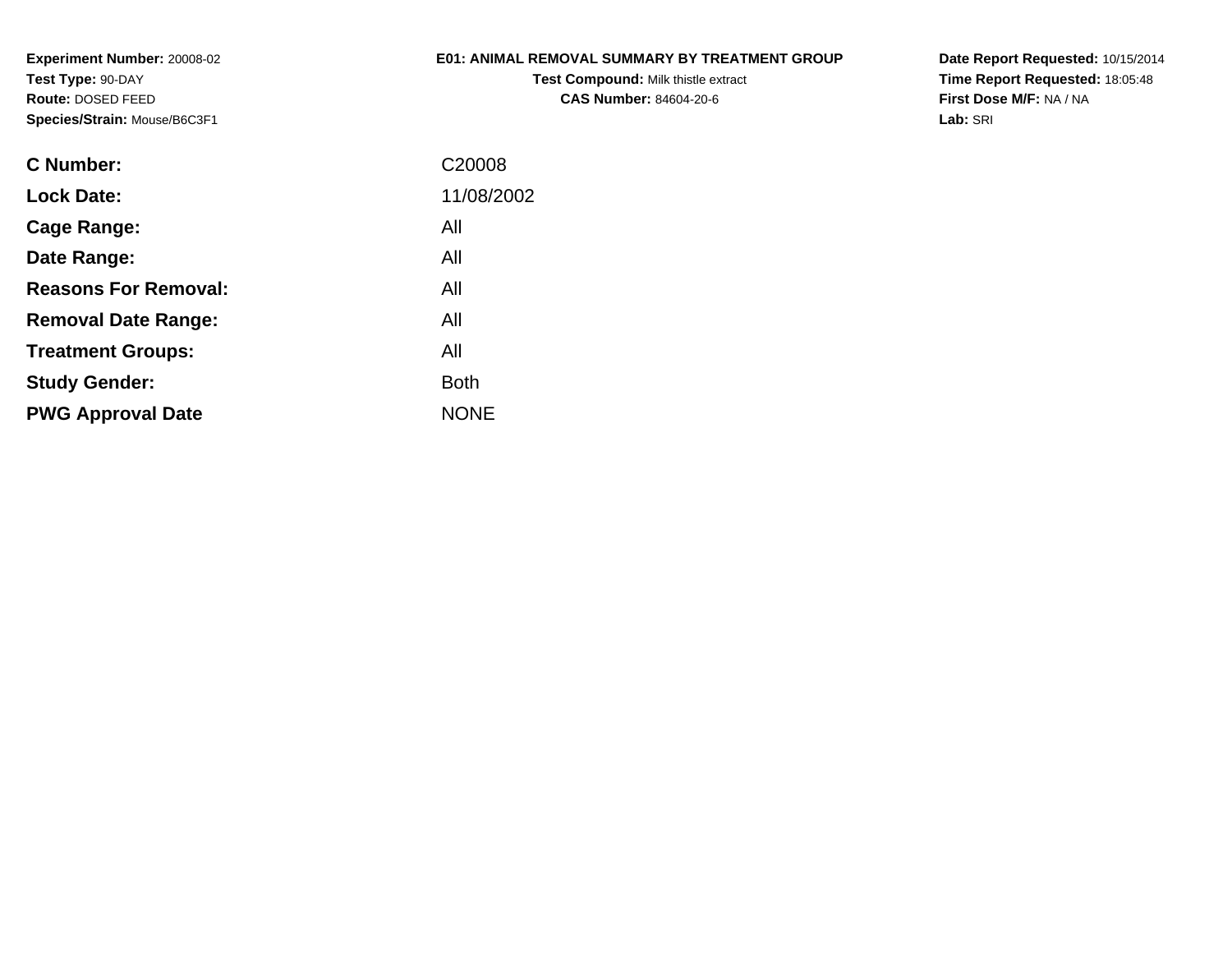### **E01: ANIMAL REMOVAL SUMMARY BY TREATMENT GROUP**

**Test Compound:** Milk thistle extract

**CAS Number:** 84604-20-6

**Date Report Requested:** 10/15/2014**Time Report Requested:** 18:05:48**First Dose M/F:** NA / NA**Lab:** SRI

#### **MALE**

| <b>TREATMENT</b>             | Terminal<br><b>Sacrifice</b> |
|------------------------------|------------------------------|
| $\overline{0}$<br><b>PPM</b> | 10                           |
| 3125 PPM                     | 10                           |
| 6250 PPM                     | 10                           |
| 12500 PPM                    | 10                           |
| 25000 PPM                    | 10                           |
| 50000 PPM                    | 10                           |
| <b>TOTAL</b>                 | 60                           |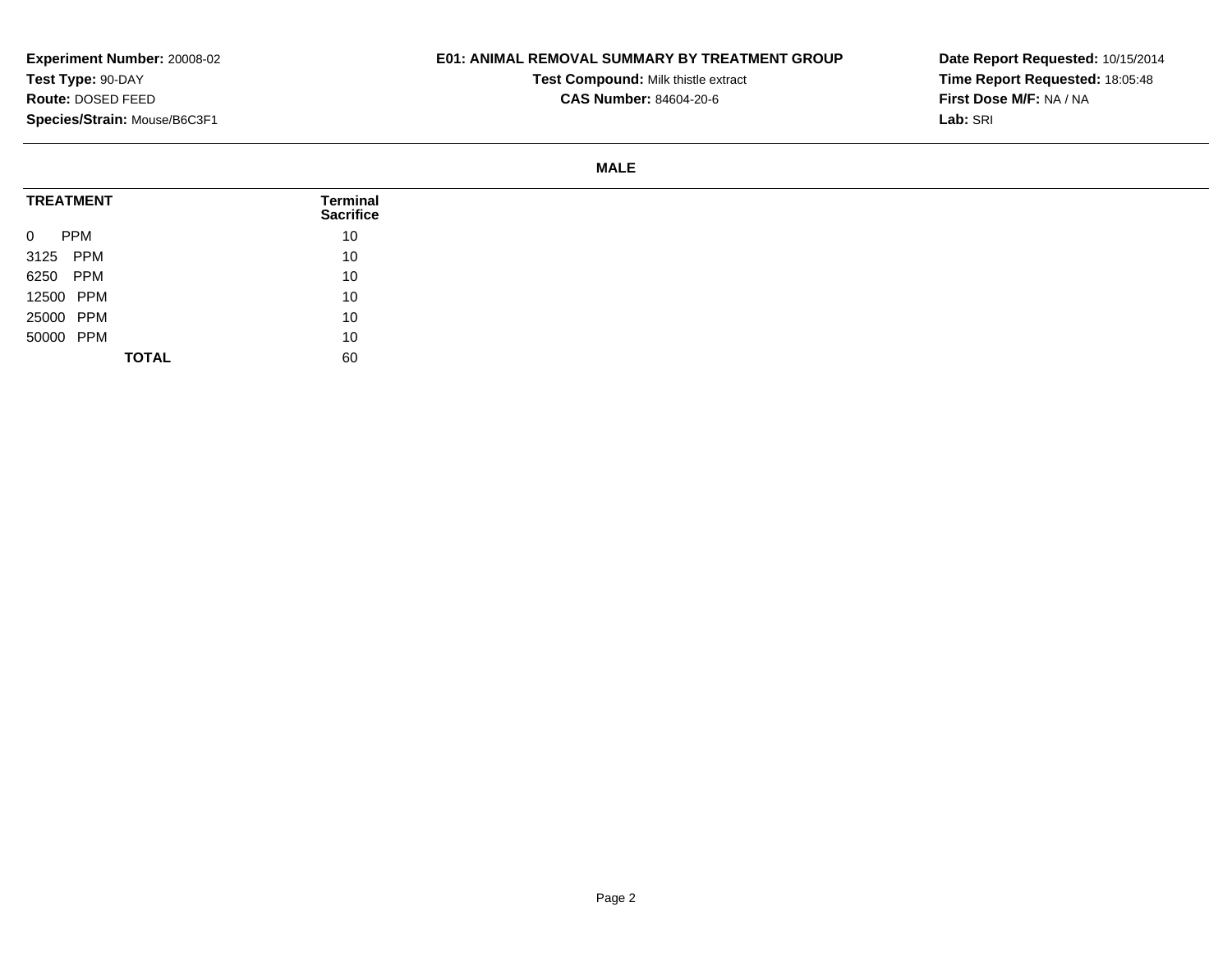# **E01: ANIMAL REMOVAL SUMMARY BY TREATMENT GROUP**

**Test Compound:** Milk thistle extract**CAS Number:** 84604-20-6

\*\*\*END OF MALE DATA\*\*\*

**Date Report Requested:** 10/15/2014**Time Report Requested:** 18:05:48**First Dose M/F:** NA / NA**Lab:** SRI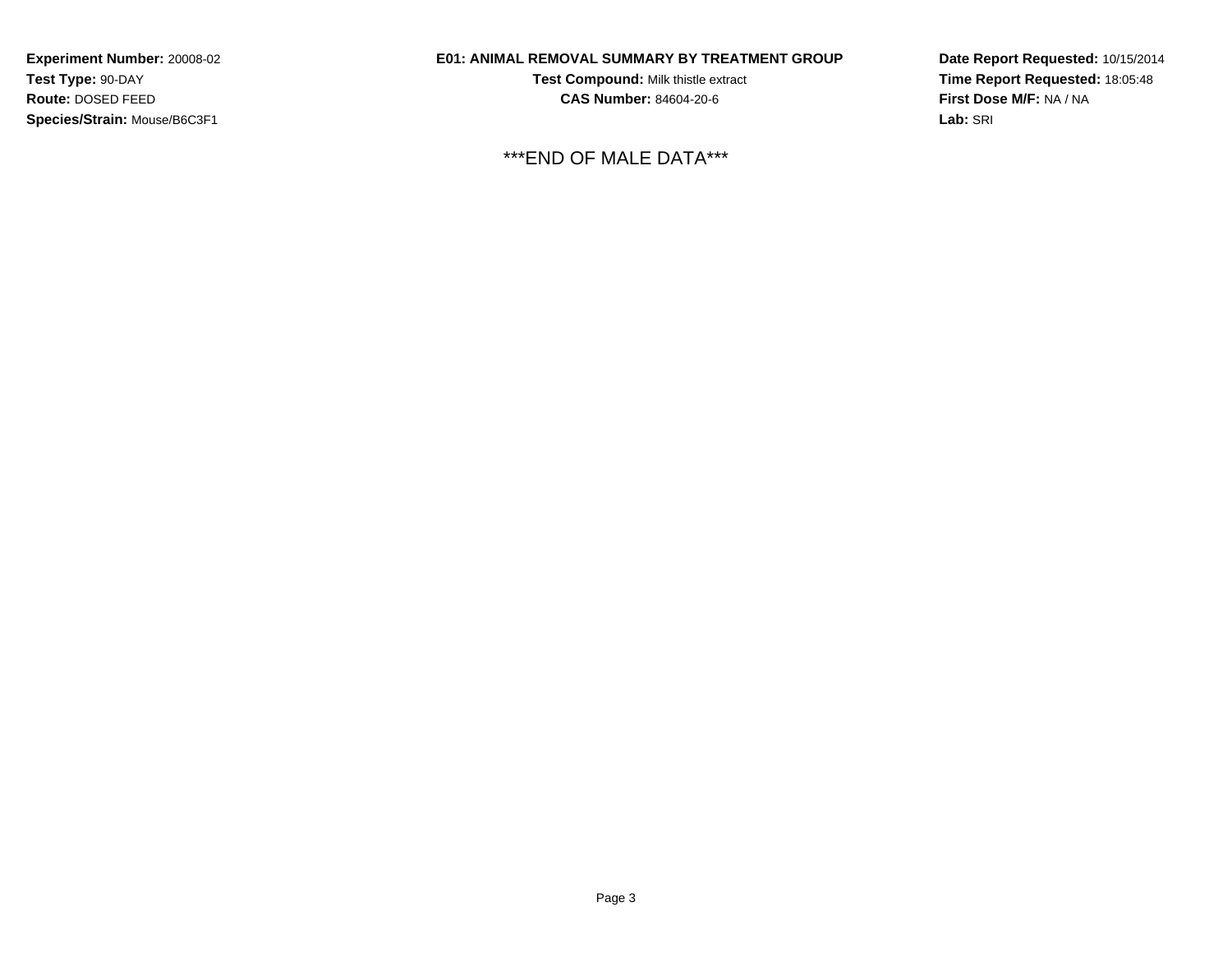## **E01: ANIMAL REMOVAL SUMMARY BY TREATMENT GROUP**

**Test Compound:** Milk thistle extract

**CAS Number:** 84604-20-6

**Date Report Requested:** 10/15/2014**Time Report Requested:** 18:05:48**First Dose M/F:** NA / NA**Lab:** SRI

#### **FEMALE**

| <b>TREATMENT</b>             | <b>Terminal</b><br><b>Sacrifice</b> |
|------------------------------|-------------------------------------|
| <b>PPM</b><br>$\overline{0}$ | 10                                  |
| 3125 PPM                     | 10                                  |
| 6250 PPM                     | 10                                  |
| 12500 PPM                    | 10                                  |
| 25000 PPM                    | 10                                  |
| 50000 PPM                    | 10                                  |
| <b>TOTAL</b>                 | 60                                  |